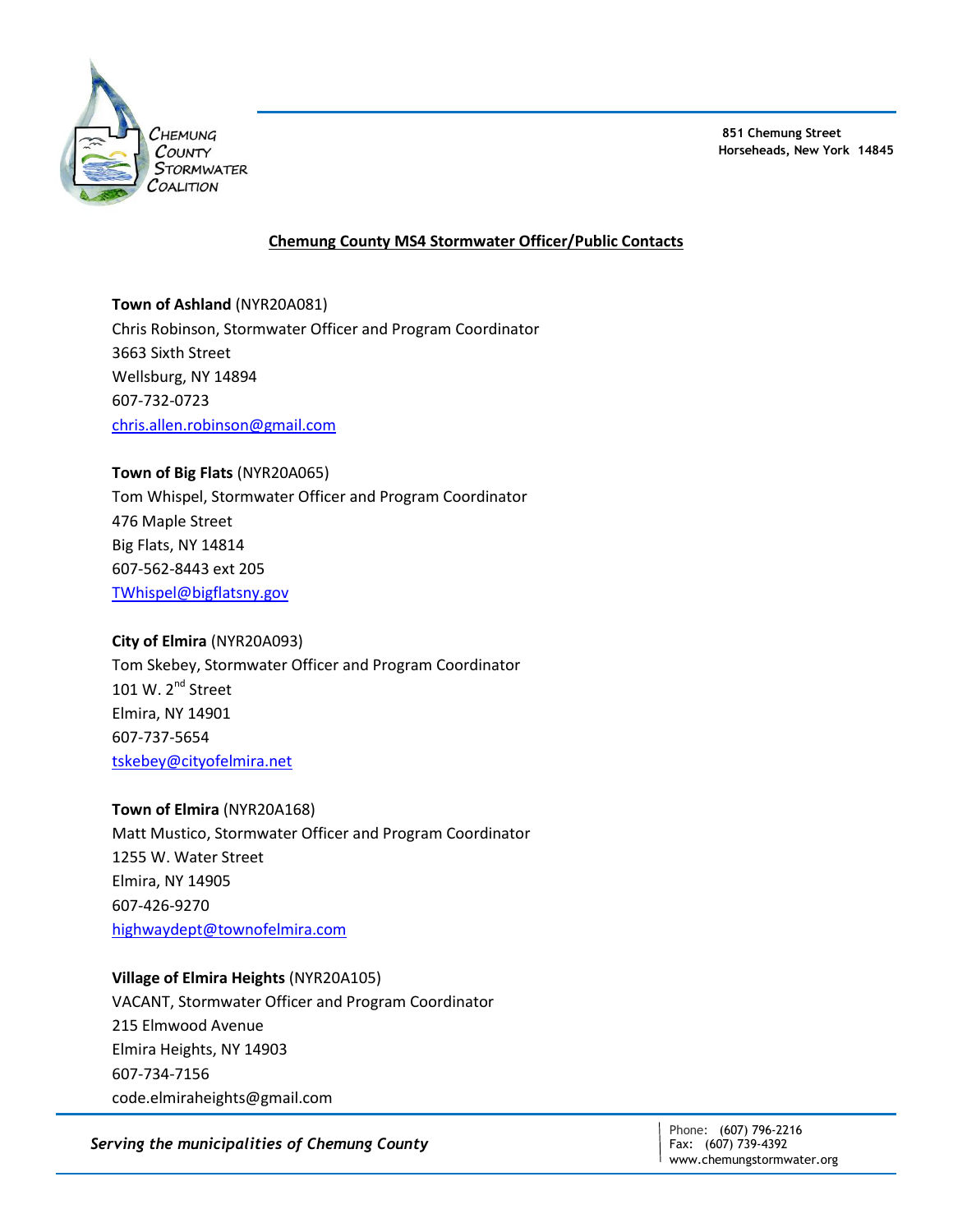# **Town of Horseheads** (NYR20A088) Thomas Skebey, Stormwater Officer and Program Coordinator 150 Wygant Road Horseheads, NY 14845 607-739-7605 [tskebey@townofhorseheads.org](mailto:tskebey@townofhorseheads.org)

## **Village of Horseheads** (NYR20A103).

VACANT, Stormwater Officer and Program Coordinator 202 S. Main Street Horseheads, NY 14845 607-739-5691

## **Village of Millport** (NYR20A029)

Ken Ripley, Stormwater Officer and Program Coordinator 4246 Main Street Millport, NY 14864 607-742-7645

## **Town of Southport** (NYR20A104)

Pete Rocchi, Stormwater Officer and Program Coordinator 1139 Pennsylvania Avenue Elmira, NY 14904 607-737-5268 [procchi@townofsouthport.com](mailto:procchi@townofsouthport.com)

## **Town of Veteran** (NYR20A082)

Ken Ripley, Stormwater Officer and Program Coordinator 4049 Watkins Road Millport, NY 14864 607-742-9645 [kenripley@stny.rr.com](mailto:kenripley@stny.rr.com)

Bill Winkky, Stormwater Public Contact 4049 Watkins Road Millport, NY 14864 607-739-1476 [vetsup@stny.rr.com](mailto:vetsup@stny.rr.com) [vetclerk@stny.rr.com](mailto:vetclerk@stny.rr.com)